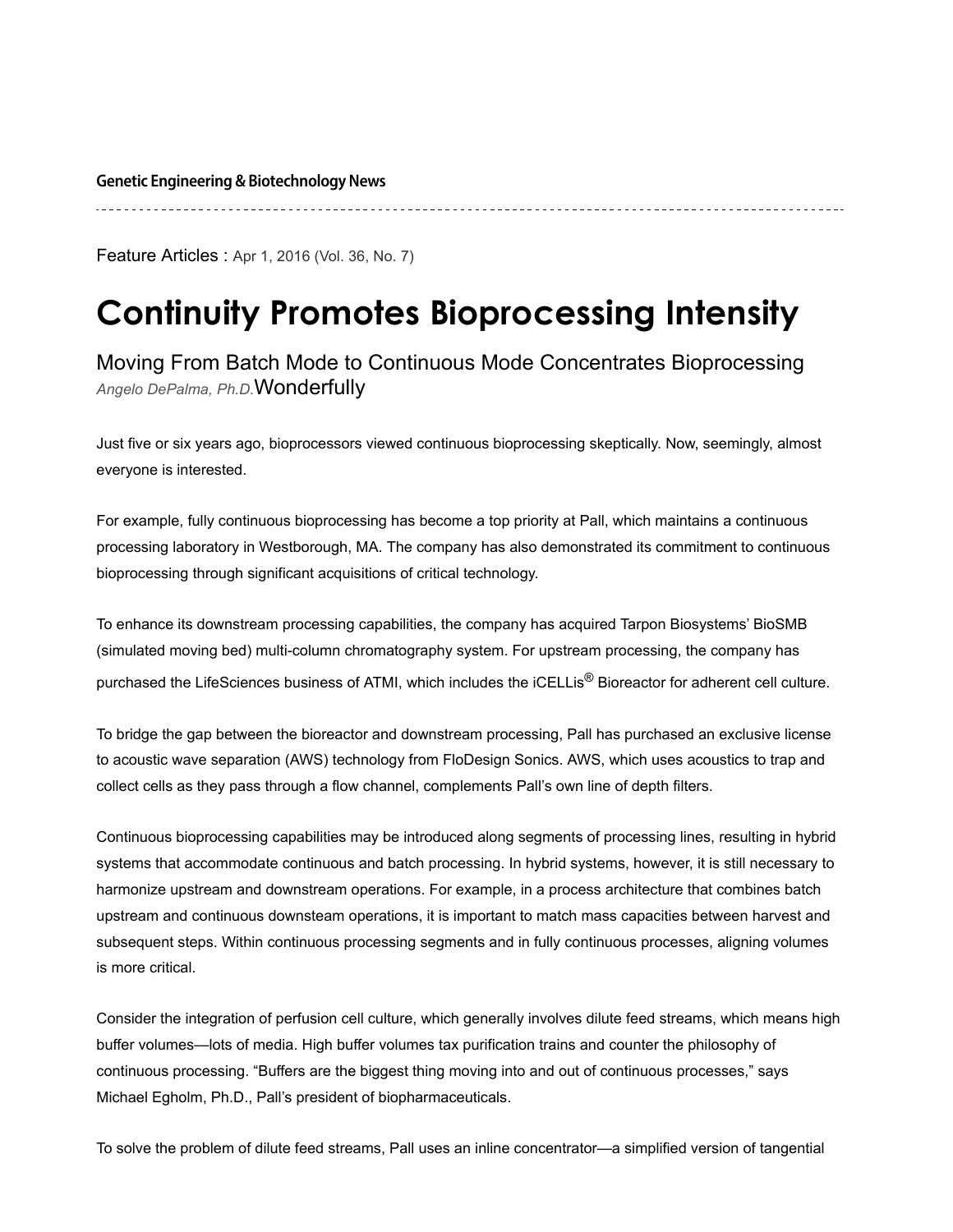flow filtration—which provides two- to fourfold concentration. Buffer usage also drops, but by how much depends on eventual optimization. Bottom line: By the time a batch reaches the capture column, the volume of a 25 L bioreactor is reduced to 5 to 10 L.

Small process volumes are tailor-made for continuous chromatography. Whereas conventional columns are sized according to the anticipated mass or yield, resin volumes in multi-column formats (as in BioSMB-simulated moving bed chromatography) are based on process volumes. Providing volumes remain constant, no surprises will derive from any titer increases that should occur.

Resins are underutilized in standard chromatography, limited to occasional (on the time scale of a purification) binding and elution. "In continuous mode, every grain of resin is occupied for the entire run, which makes possible scaling down and easier linking of unit operations," Dr. Egholm explains. "In continuous mode, balancing the production line becomes critical."

Specifically, volumes for column elution, virus inactivation, polishing, diafiltration, virus filtration, sterile filtration, etc. must be comparable. Balancing is invaluable for connecting unit operations, which is a cornerstone of continuous processing.

#### **Regulatory Issues**

Regulatory concerns will be different, but not necessarily more onerous, for each unit operation in continuous mode. Yet companies must think more deeply about bioburden, which causes filters to fail. They must also assure that product on day 27 is the same as on day 17, which is not an issue in batch mode. Industry-standard thinking regarding the very definition of "batch" must change as well. In many instances, bioreactors and separations are no longer discrete events.

"We believe these issues are solvable," Dr. Egholm declares. "Regulations are a barrier, but they will be overcome as well. We have engaged the FDA and our industry in a very transparent manner."

The history of disposable bioprocessing suggests this will take time, which is okay since adoption of continuous bioprocessing will also take time, and is more likely to be evolutionary than revolutionary. "But we're already quite far on our journey," asserts Dr. Egholm.

How continuous processing will alter the industry's view of process analytical technology (PAT), quality by design (QbD), and quality in general is what Dr. Egholm calls "the 64 million dollar question."

Pall's development strategy involves addressing less-risky downstream processing first. "We obviously must work with the FDA to determine everything that can possibly go wrong, and verify that they're not going wrong," states Dr. Egholm. "So most of the emphasis should probably be placed on QbD since fully characterizing antibodies as they're produced is impractical and not very meaningful. A greater need for PAT may be needed as well, particularly for bioburden monitoring and control."

## **Flexibility and Facilities**

Continuous processing, process intensification, and process miniaturization go hand in hand in hand, and their interplay will affect how tomorrow's biomanufacturing facilities are built. As processes become smaller and more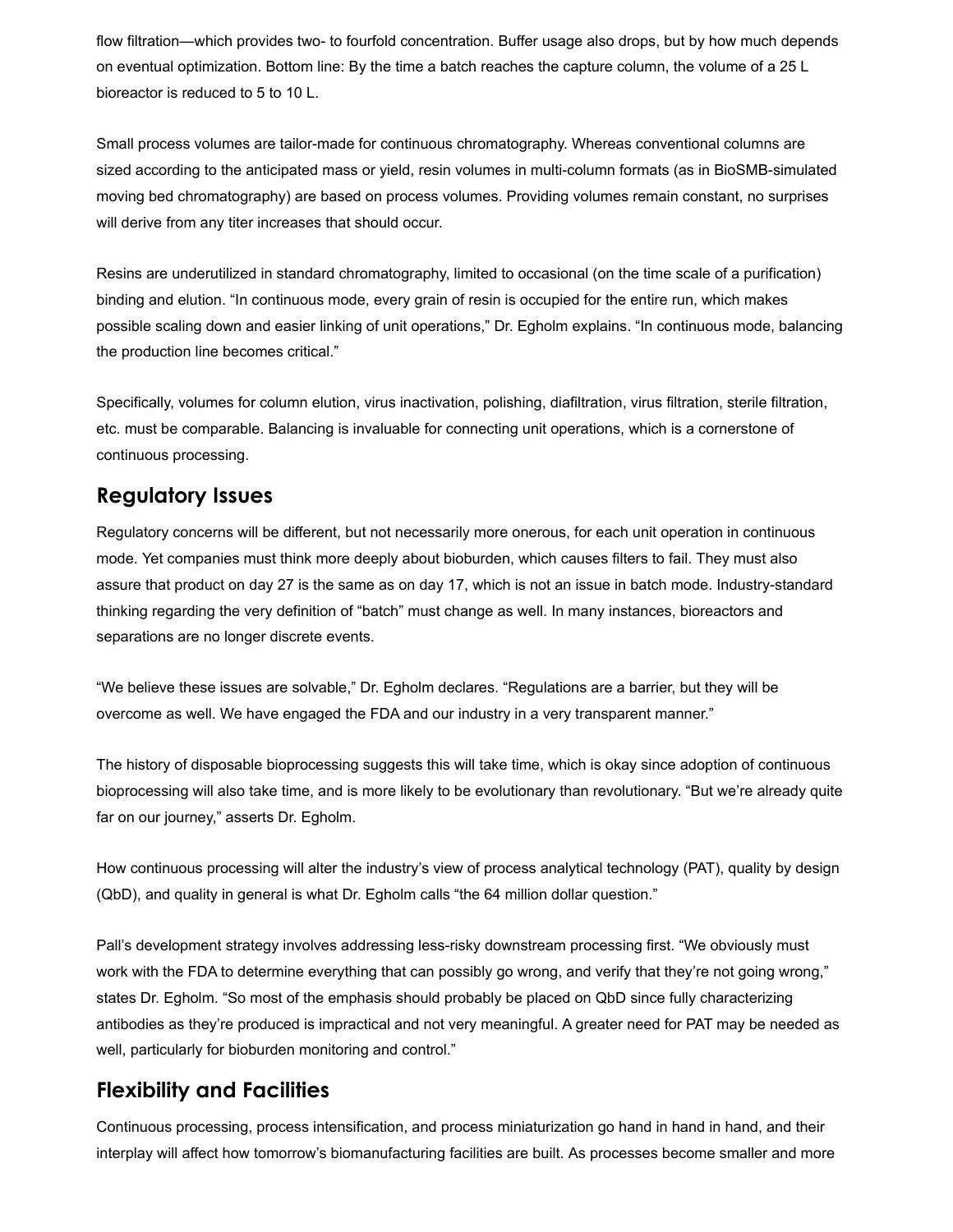efficient, facility planners must rethink the traditional, says Maik Jornitz, president of G-CON Manufacturing. G-CON specializes in PODs, which are self-contained, autonomous, and mobile cleanroom units, each with a separate HVAC system.

"Single-use process technology is excellently flexible, but its benefits are thwarted by existing cleanroom infrastructure," Jornitz says. Using disposable manufacturing involves moving a lot of equipment around. PODs are designed to facilitate moving from one operation to the next, and bringing equipment in and out or transferring product via aseptic connection from one POD to the next.

"Autonomous" relates to the cleanroom's HAVC system itself and says nothing about the potential connectivity among unit operations. The value of self-containment becomes obvious when one considers recent contamination issues at large bioprocessing facilities.

"If the PODs' air-handling capabilities were connected and contamination occurred in one cleanroom, other cleanroom areas are immediately affected. 'Autonomous' means you can continue working if one POD needs to be shut down," Jornitz explains. "This POD may be cleaned and sanitized with vaporized hydrogen peroxide while the other POD units continue to function. PODs are essentially walk-in isolators."

Jornitz predicts that with the adoption of PODs, autonomous cleanroom clusters will spring up in shell buildings that will be capable of producing multiple products. "That's possible," Jornitz asserts, "because the cleanroom infrastructures are not connected." Were they connected, he argues, serious contamination would potentially force the entire facility to shut down. Cleaning large, complex ductwork is almost always impossible without a general facility shutdown.

The future evolution of bioprocessing and multi-product facilities will cause their paths to cross at what Jornitz calls "the crossroads of processing and facilities," whereby process equipment become less multiple-use and facilities more so. "Multiple product facilities are the wave of the future," Jornitz predicts, "even for large biomanufacturers."

Building a single-product facility in a relatively small country makes no sense based on capital expenditures and ongoing operational costs. "But constructing a flexible, multi-product plant in such a location makes perfect sense," Jornitz insists.

#### **Process Intensification**

A key benefit of perfusion cell culture is process intensification, which plays deeper than simply running continuously or eliminating steps: It encompasses intensifying bioreactor performance itself, a consequence of large increases in cell density.

This conclusion was reached, for example, by Genentech, which has published information about about largevolume, high-density cell banks that had been produced by growing cells with the help of a cell-retention device. Perfusion-produced seed banks take a bit longer to grow than conventional inoculant, but because of the cell density fewer bioreactors are required in the seed train process. Additionally, the production bioreactor begins at much higher cell density.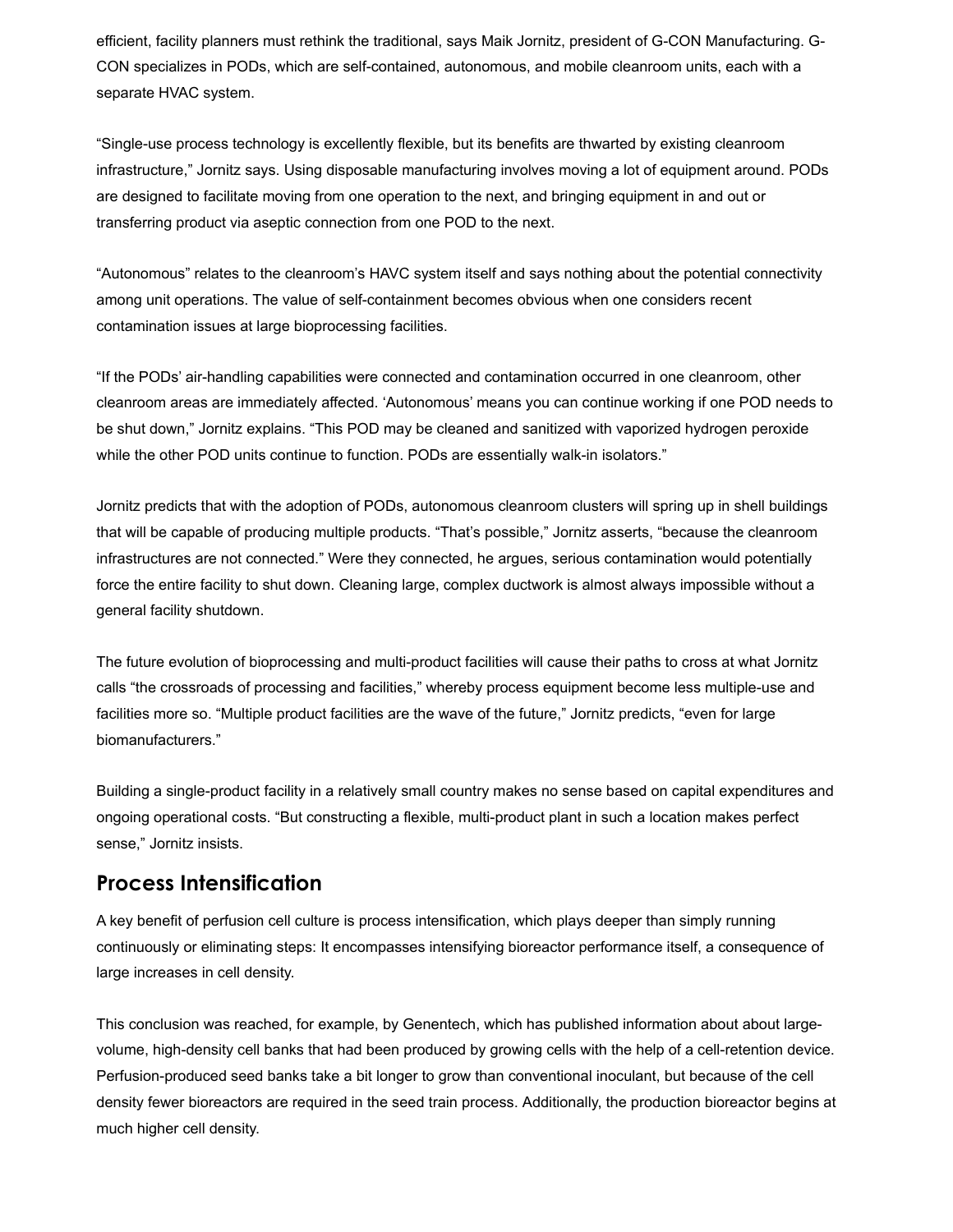"It's possible to go directly from a 20 L seed reactor to a production-scale vessel," says John Bonham-Carter, sales director at Repligen. This idea applies to seed trains for fed-batch processes as well. "It can provide a significant boost in output for an existing facility with very low capital investment."

Inoculating at higher cell density translates to shorter production times and more slots from that bioreactor per year, hence greater utilization of capital equipment. The final process from that day forward is identical, harvest occurs at exactly the same point, and product quality is the same, but the final production process is shorter. "You might expect a boost of 20 to 40% for an existing facility," Bonham-Carter adds. "It's perfusion, but not as you know it."

This is one reason the term "perfusion" may be misleading. Perfusion implies a product is emerging on the permeate side, whereas in the seed train the cells are the product. For seed-train improvement, Bonham-Carter therefore prefers "process intensification in the seed train using a cell retention device."

Upstream-downstream connectivity presents additional opportunities for intensification. For example, perfusion bioreactors can generate a 0.2  $\mu$  filtered cell-free product harvest, so depth filtration or centrifugation are eliminated, and the process fluid is ready for the first chromatography column. The productivity figures previously mentioned— up to 3 g/L/day—are appropriate for columns without concentration. However, as a risk-mitigation option, bioprocessors can install a storage tank between bioreactor and column to handle surges or variations in flow.

Perfusion processes have been shown to be highly productive compared with tradition fed-batch processes, thereby driving down bioreactor volume requirements and enabling the use of single-use bioreactors that facilitate local manufacturing trends and the concept of "scaling-out" versus "scaling-up."

The benefits of perfusion cultures are not limited to fully continuous operation. "Perfusion is applicable to highvolume/high-density cell-bank generation that can minimize seed-train time requirements, and modified inoculum trains that incorporate perfusion to further reduce train size and total upstream processing time," observes Michael Phillips, Ph.D., director of bioprocess development at MilliporeSigma. The current weaknesses of perfusion typically revolve around the lack of a turnkey process that includes full control.

## **Downstream Operations**

Downstream, the leading technologies supporting continuous operation include continuous multi-column chromatography, in-line viral inactivation (low pH and/or detergent), flow-through polishing trains, and single-pass filtration. These technologies are needed for intermediate concentration and buffer conditioning applications as well as final formulation applications.

"Since the above-mentioned approaches are typically engineering enhancements of existing technologies," says Dr. Phillips, "many current process development and manufacturing personnel are comfortable with their adoption for solving existing facility-fit and process bottleneck issues encountered during batch processing."

Additionally, the adoption of these technologies to support batch operation is expected to help drive the transition from batch to fully continuous operations, which Dr. Phillips calls "an evolutionary transition to a revolutionary